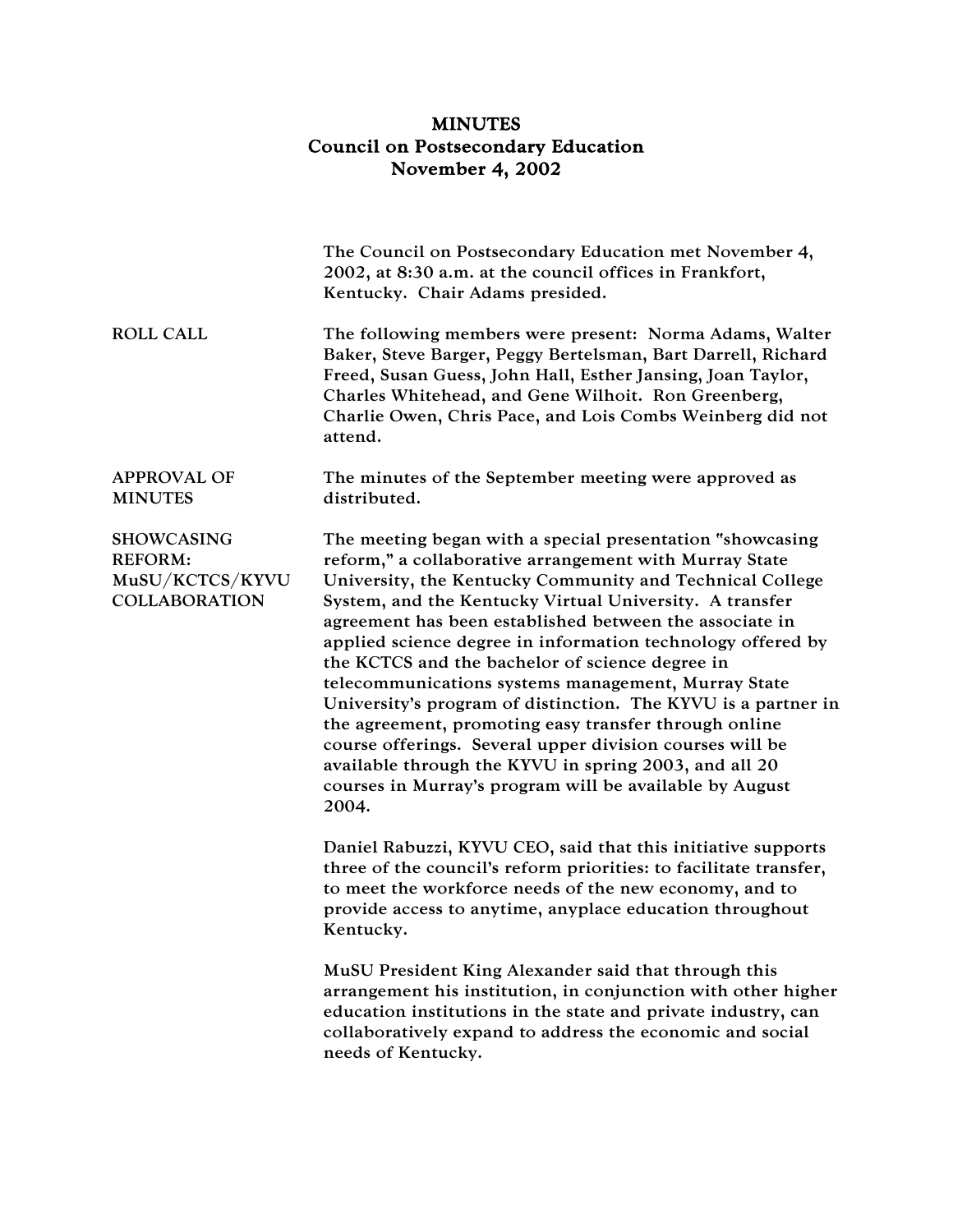|                                                         | Keith Bird, KCTCS chancellor, said that the partnership<br>fulfills several strategic objectives of the KCTCS: to enhance<br>information technology education, to expand access to<br>distance learning, and to increase the number of KCTCS<br>students who transfer to four-year colleges and universities.                                                                                                                                                                                                                                                                                                                                                                                                                                                                               |
|---------------------------------------------------------|---------------------------------------------------------------------------------------------------------------------------------------------------------------------------------------------------------------------------------------------------------------------------------------------------------------------------------------------------------------------------------------------------------------------------------------------------------------------------------------------------------------------------------------------------------------------------------------------------------------------------------------------------------------------------------------------------------------------------------------------------------------------------------------------|
| <b>IEG UPDATE</b>                                       | Sue Hodges Moore, interim council president, reported that<br>the Oversight Committee of the Institute for Effective<br>Governance met in October to debrief on the trusteeship<br>conference and discuss next steps. The overall response to<br>the conference and the five-year celebration of reform was<br>overwhelmingly positive. During the conference, board<br>members were asked to complete a survey about potential<br>seminar topics. Topics of greatest interest are enrollment<br>management, presidential evaluation/compensation, strategic<br>planning/accountability, and Bucks for Brains and programs<br>of distinction. The board chairs and vice chairs will be<br>contacted for feedback on topics for a statewide seminar and<br>those specific to an institution. |
|                                                         | The IEG Oversight Committee discussed new member<br>orientation and several possibilities will be discussed with<br>the presidents and board members. The committee suggested<br>that a CPE newsletter be developed to point out<br>accomplishments, public policy issues, new board member<br>appointments, calendar of upcoming events, and other items<br>of interest. Eventually, an IEG Web site will be developed.                                                                                                                                                                                                                                                                                                                                                                    |
| <b>KSU</b><br><b>COMPREHENSIVE</b><br><b>ASSESSMENT</b> | The council and the Kentucky State University board of<br>regents established a committee to oversee the<br>comprehensive assessment of KSU. The committee met in<br>October to evaluate proposals submitted by prospective<br>consultants. Four firms will make presentations and it is<br>expected that the committee will choose a consultant from<br>this group.                                                                                                                                                                                                                                                                                                                                                                                                                        |
| 2004-06<br><b>BUDGET PROCESS</b>                        | Dr. Moore said that the council and institutional staffs have<br>begun discussions about the 2004-06 budget development<br>process. The presidents have been asked to suggest revisions<br>to the 2002-04 Points of Consensus document. Their<br>suggestions will be discussed at the November 12 meeting of<br>the Chief Budget Officers. The council staff will provide a<br>status report on the budget development process at the<br>November 18 meeting of the Strategic Committee on<br>Postsecondary Education. The staff will work with the<br>council finance issue leaders over the coming months and a<br>status report and discussion item will be brought to the<br>February council meeting.                                                                                  |
| <b>MEASURING UP 2002</b>                                | In October the National Center for Public Policy and Higher                                                                                                                                                                                                                                                                                                                                                                                                                                                                                                                                                                                                                                                                                                                                 |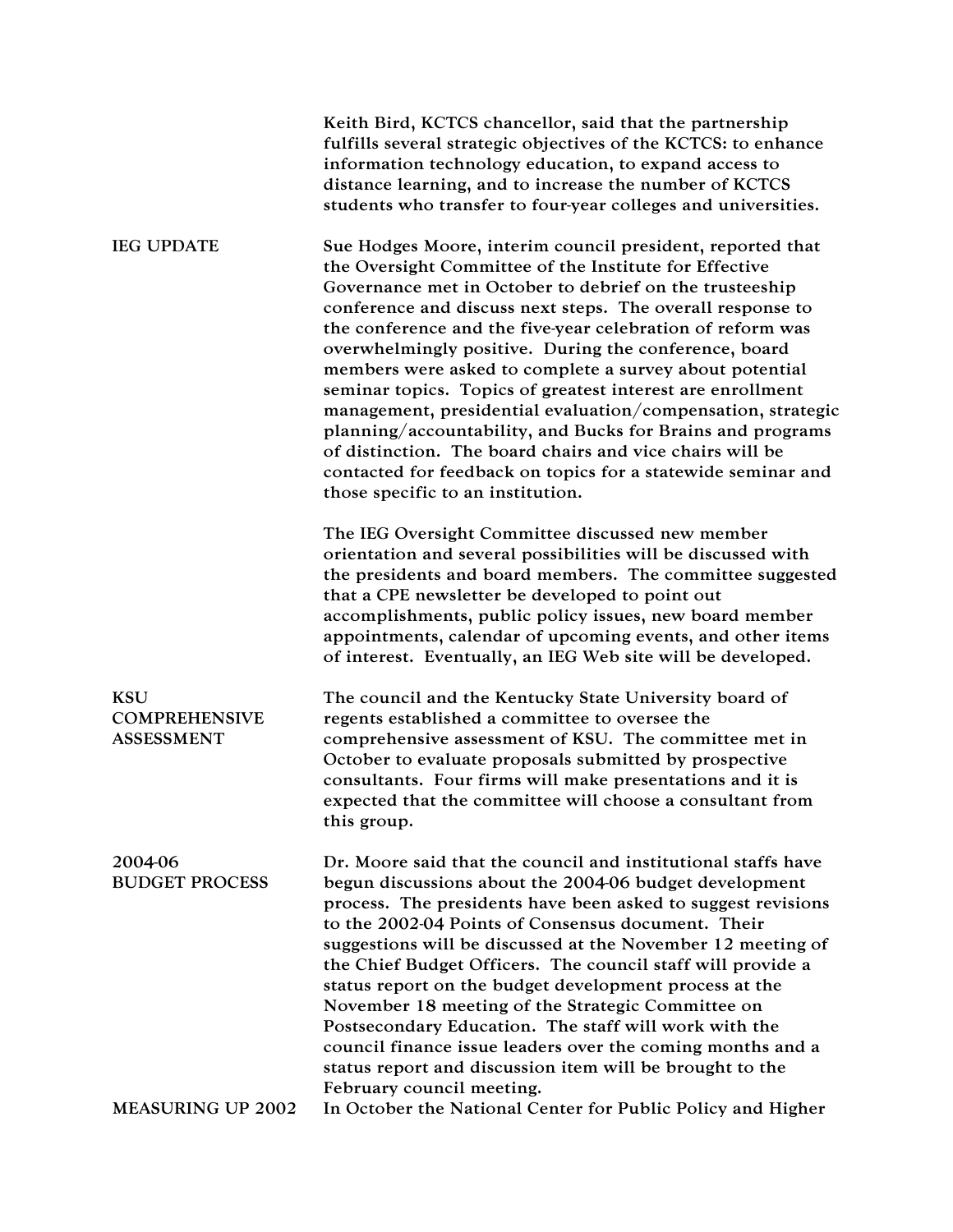Education released Measuring Up 2002, the state-by-state report card on higher education. The report highlights Kentucky's performance as well as the performance of the other 49 states in five graded categories – preparation, participation, affordability, completion, and benefits. The report features Kentucky's efforts to assess student learning. Kentucky is one of only two states in the nation to show progress in all five categories of the report card.

Dr. Christina Whitfield with the council staff presented the highlights of the 2002 report card.

Ms. Bertelsman said that there are a number of P-16 issues.

Mr. Wilhoit discussed efforts to encourage high school students to take upper-level courses to better prepare themselves for postsecondary education. Not enough Kentucky families think about postsecondary education, and many high school students delay decisions to enter college so they are not prepared. Mr. Wilhoit also said there is concern about ACT results.

UK President Lee Todd asked if there is data showing that high school students take lower-level courses in order to earn better grades and thus earn more dollars through the Kentucky Educational Excellence Scholarship program. Mr. Wilhoit said that his department is monitoring courses taken and grade inflation issues and can provide this information.

Dr. Joe McCormick, executive director of the Kentucky Higher Education Assistance Authority, said that the KHEAA and the council staffs are working together to identify pertinent research questions regarding KEES and the needbased programs. He said that the history of need-based funding prior to KEES is very low. Since the KEES program began, funding of need-based programs has spiked. One could say that because of funding KEES, there have been increases in funding for the need-based programs. He said there a need for both merit and need-based programs, but the funding priority should be need-based. Dr. McCormick added that there are two important differences in the Kentucky KEES program compared to merit-based programs in other states: no application is required so all eligible students automatically receive benefits, and "stacking" of grants is allowed so needy students are not penalized for receiving a KEES award (i.e., KEES is added to need-based aid rather than replacing it).

KEY INDICATORS OF PROGRESS TOWARD

RECOMMENDATION: The staff recommends that the council approve new goals for three indicators under Question 1 (two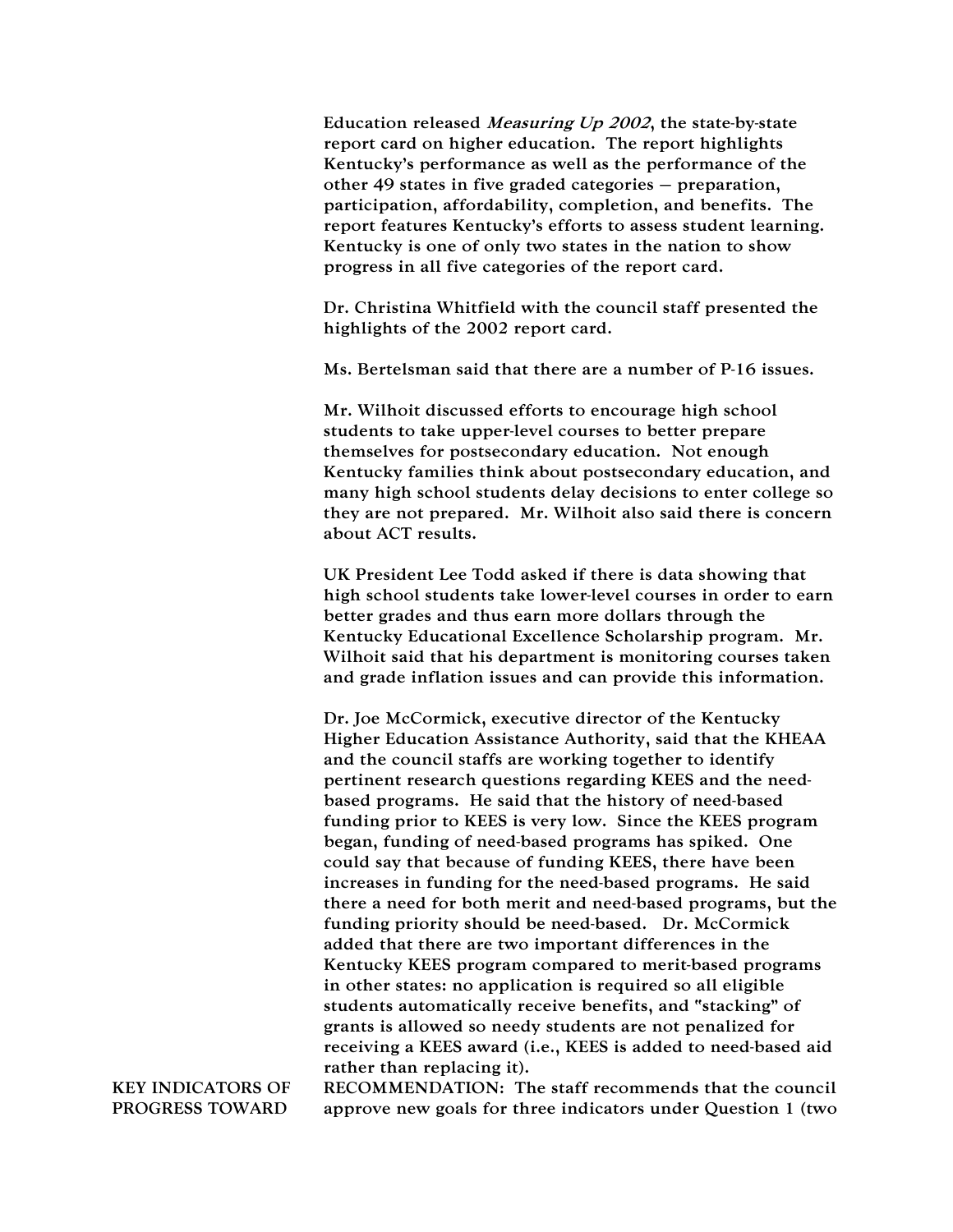| <b>POSTSECONDARY</b><br><b>REFORM</b>             | in ACT performance and one in affordability) and one under<br>Question 2 (college-going).                                                                                                                                                                                                                                                                                                                                                                                                                                                                                                                                                                                                                                                                                                                 |
|---------------------------------------------------|-----------------------------------------------------------------------------------------------------------------------------------------------------------------------------------------------------------------------------------------------------------------------------------------------------------------------------------------------------------------------------------------------------------------------------------------------------------------------------------------------------------------------------------------------------------------------------------------------------------------------------------------------------------------------------------------------------------------------------------------------------------------------------------------------------------|
|                                                   | MOTION: Mr. Barger moved that the recommendation be<br>approved. Ms. Bertelsman seconded the motion.                                                                                                                                                                                                                                                                                                                                                                                                                                                                                                                                                                                                                                                                                                      |
|                                                   | Dr. Whitfield explained the progress and goals for these<br>indicators. Including these updated results, the council staff<br>has assigned lights for 21 systemwide indicators. To date,<br>there are 13 green lights, six yellow lights, and two red lights.<br>Detailed information was included in the agenda book.<br>These results show that postsecondary reform is working and<br>identify areas where further effort is needed.                                                                                                                                                                                                                                                                                                                                                                   |
|                                                   | Ms. Bertelsman asked if the goals for indictors with green<br>lights need to be higher.                                                                                                                                                                                                                                                                                                                                                                                                                                                                                                                                                                                                                                                                                                                   |
|                                                   | Dr. Moore said that some goals have been adjusted, such as<br>enrollment and retention. Goals for many indicators with<br>green lights will be reassessed after the fall 2002 data is<br>received.                                                                                                                                                                                                                                                                                                                                                                                                                                                                                                                                                                                                        |
|                                                   | VOTE: The motion passed.                                                                                                                                                                                                                                                                                                                                                                                                                                                                                                                                                                                                                                                                                                                                                                                  |
| <b>COMMISSIONER OF</b><br><b>EDUCATION REFORT</b> | Mr. Wilhoit reported on the activities of the Kentucky Board<br>of Education. By January 31, the department will submit to<br>the federal government a state compliance plan for the No<br>Child Left Behind legislation dealing with the release of<br>elementary and secondary funds. This legislation will bring<br>about changes in Kentucky, such as additional assessment<br>(every grade will be assessed in mathematics and language),<br>new teacher certification requirements (non-qualified<br>teachers such as emergency certified personnel will be<br>eliminated), and specific requirements for para-professionals<br>(the department is talking with the universities about<br>offering new programs to meet the needs of individuals<br>seeking to be certified as para-professionals). |
|                                                   | Mr. Wilhoit said there is considerable discussion about the<br>2003-04 budget for elementary and secondary education and<br>the system is adjusting resources. The department will<br>release two reports on the issue of funding in December.                                                                                                                                                                                                                                                                                                                                                                                                                                                                                                                                                            |
| P-16 COUNCIL<br><b>REPORT</b>                     | Mr. Wilhoit said there have been increased discussions with<br>the university education deans to develop higher-level<br>professional development activities.<br>A report on the activities of the P-16 Council was in the<br>agenda book, including a map showing local P-16 council<br>development in the state. Since the June P-16 Council                                                                                                                                                                                                                                                                                                                                                                                                                                                            |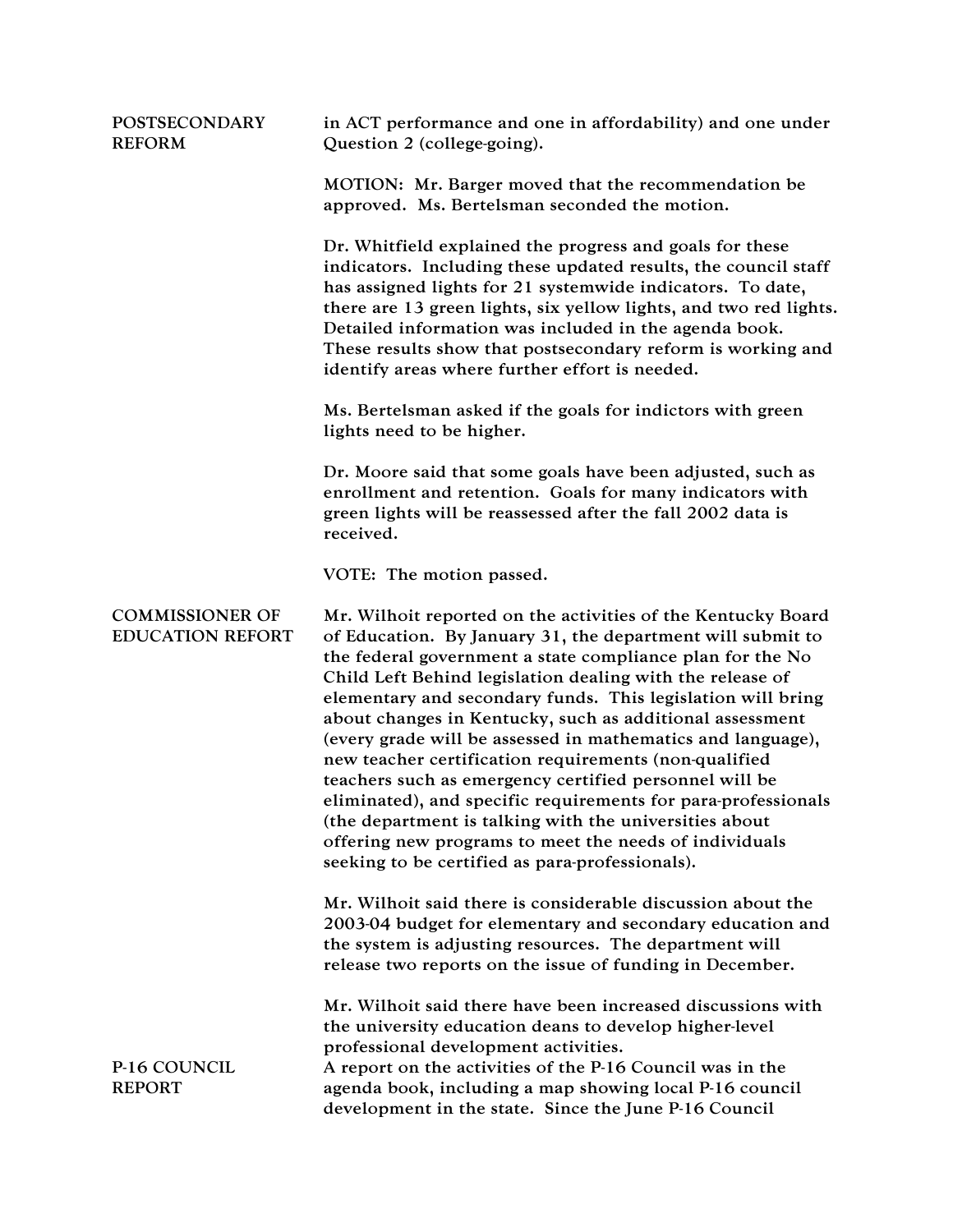|                                                                                                | meeting, the council has funded five additional proposals for<br>local P-16 councils. Last year the council funded 11 local<br>councils.                                                                                                                                                                                                                                                                                                                                 |
|------------------------------------------------------------------------------------------------|--------------------------------------------------------------------------------------------------------------------------------------------------------------------------------------------------------------------------------------------------------------------------------------------------------------------------------------------------------------------------------------------------------------------------------------------------------------------------|
| <b>GO HIGHER</b><br><b>COMMUNITIES</b>                                                         | Information was provided on the Go Higher community<br>initiative, a component of the council's Go Higher public<br>communication campaign, to bring local educators and<br>business, labor, government, libraries, and civic groups<br>together to raise education levels in communities. Last year,<br>10 communities were selected to participate; this year five<br>new communities have been added.                                                                 |
| PARTNERSHIP WITH<br><b>US DEPARTMENT OF</b><br><b>LABOR AND KY JOB</b><br><b>CORPS CENTERS</b> | An agreement with the United States Department of Labor<br>Job Corps will be finalized soon to provide access to adult<br>education resources through KYVAE.org and ACT WorkKeys<br>assessments to the seven Job Corps Centers in Kentucky. Job<br>Corps is a free residential education and training program<br>that helps students in Kentucky between the ages of 16 and<br>24 learn trade and technical skills and complete a high<br>school diploma or equivalency. |
| <b>KY-OHIO TUITION</b><br><b>RECIPROCITY</b><br><b>AGREEMENT</b>                               | RECOMMENDATION: The staff recommends that the council<br>approve the tuition reciprocity agreement between Kentucky<br>and Ohio.                                                                                                                                                                                                                                                                                                                                         |
|                                                                                                | MOTION: Mr. Baker moved approval of the<br>recommendation. Mr. Barger seconded the motion.                                                                                                                                                                                                                                                                                                                                                                               |
|                                                                                                | This agreement expands access to education in northeastern<br>Kentucky and southeastern Ohio, supports the goal of<br>enrolling 80,000 more students by the year 2015, and<br>imports intellectual capital into Kentucky. The agreement<br>will be effective until June 30, 2003.                                                                                                                                                                                        |
|                                                                                                | VOTE: The motion passed.                                                                                                                                                                                                                                                                                                                                                                                                                                                 |
|                                                                                                | NKU President James Votruba expressed concern about the<br>tuition differential between Ohio and Kentucky. The Ohio<br>students have an advantage in that they pay a much lower<br>tuition rate than the Kentucky students going to the Ohio<br>schools. He said that NKU would like to discuss a<br>metropolitan rate that is set somewhere between in-state and<br>out-of-state tuition rates.                                                                         |
|                                                                                                | At the September 2001 council meeting the council staff<br>presented tuition rates for 2002-04 set by the institutions.<br>Since then four institutions have revised their 2002-03 rates<br>- Kentucky State University, Murray State University,                                                                                                                                                                                                                        |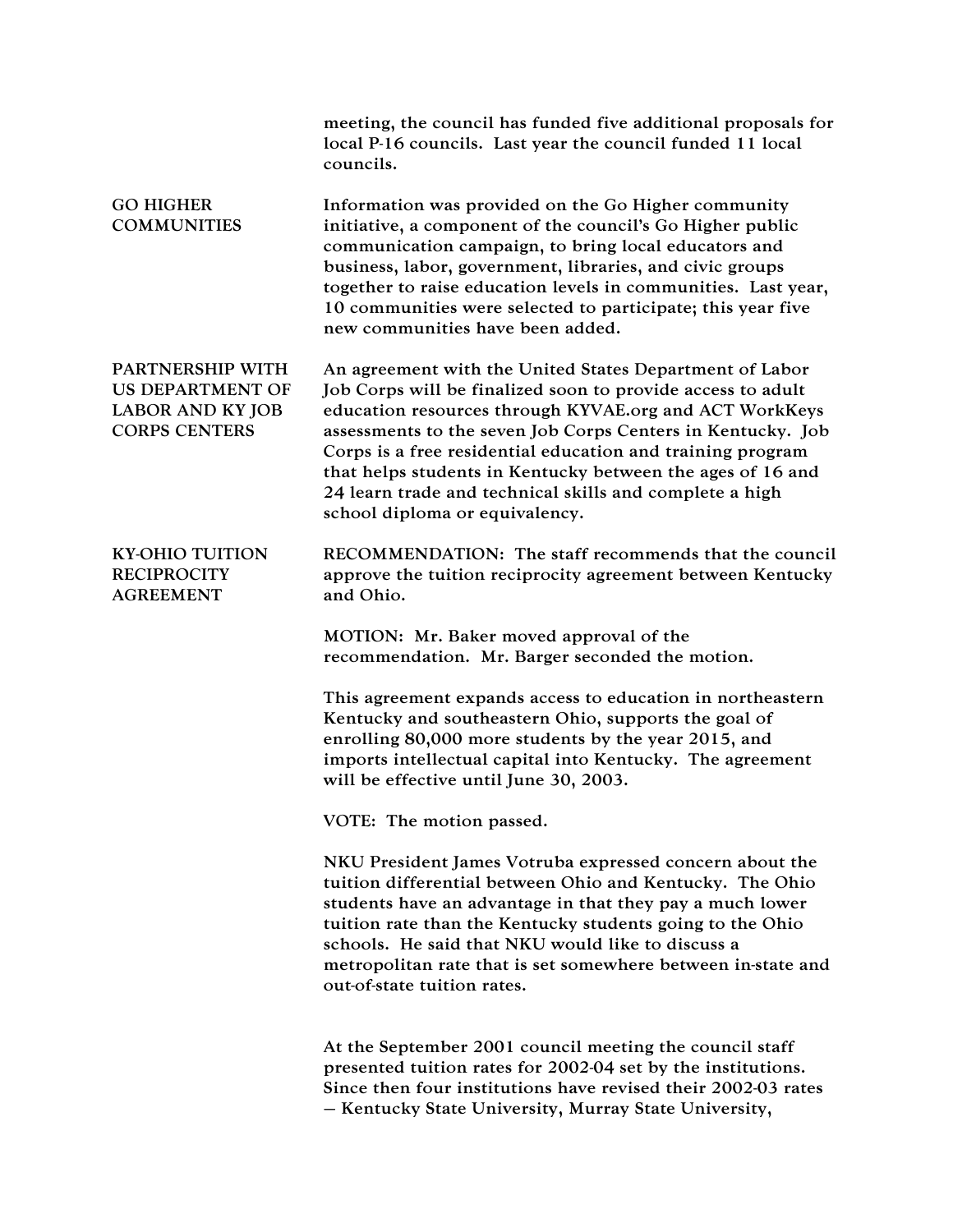|                                                                                     | Northern Kentucky University, and the University of<br>Louisville. A report showing the revised rates was included<br>in the agenda book.                                                                                                                                                                                                                                                                                                                                                                                                                                                                                                                                                                                                                                                                                                                                          |
|-------------------------------------------------------------------------------------|------------------------------------------------------------------------------------------------------------------------------------------------------------------------------------------------------------------------------------------------------------------------------------------------------------------------------------------------------------------------------------------------------------------------------------------------------------------------------------------------------------------------------------------------------------------------------------------------------------------------------------------------------------------------------------------------------------------------------------------------------------------------------------------------------------------------------------------------------------------------------------|
|                                                                                     | Sherron Jackson, council interim vice president for finance,<br>said that the council delegated tuition-setting responsibility<br>to the institutions beginning with the 2000-02 biennium. At<br>the same time, the council put into place a system to monitor<br>tuition rates to ensure that postsecondary education remains<br>affordable for all Kentuckians. Over the past three years,<br>tuition for in-state, full-time undergraduate students has<br>increased an average of 9.4 percent. Mr. Jackson said that, in<br>relation to income, Kentucky postsecondary education<br>remains relatively affordable. When compared to their<br>benchmark institutions, all Kentucky institutions, with the<br>exception of the University of Kentucky and Lexington<br>Community College, are at or below the midpoint in tuition<br>as a percent of per capita personal income. |
| <b>CEO REPORT</b>                                                                   | A report on the activities of the Committee on Equal<br>Opportunities was included in the agenda book. Mr. Barger,<br>committee chair, said that for the last several meetings there<br>has been excellent participation by the institutions and<br>thanked Presidents Glasser and Bibbins for their attendance<br>and commitment to the work of the committee. The<br>committee is putting more structure in place as to how to<br>look at equal opportunity and affirmative action in the<br>Commonwealth.                                                                                                                                                                                                                                                                                                                                                                       |
|                                                                                     | Mr. Jackson said that the CEO is discussing establishing term<br>limits for committee members and will bring a<br>recommendation to the council. The partnership agreement<br>is due to conclude December 31, 2002. He anticipates the<br>U.S. Office for Civil Rights to ask the staff to provide a status<br>report on specific pieces of the partnership agreement rather<br>than a general status report.                                                                                                                                                                                                                                                                                                                                                                                                                                                                      |
| <b>IMPROVING</b><br><b>EDUCATOR QUALITY</b><br><b>STATE GRANT</b><br><b>PROGRAM</b> | RECOMMENDATION: The staff recommends that the council<br>approve the Kentucky Improving Educator Quality State<br>Grant Program.                                                                                                                                                                                                                                                                                                                                                                                                                                                                                                                                                                                                                                                                                                                                                   |
|                                                                                     | MOTION: Mr. Freed moved approval of the<br>recommendation. Ms. Bertelsman seconded the motion.                                                                                                                                                                                                                                                                                                                                                                                                                                                                                                                                                                                                                                                                                                                                                                                     |
|                                                                                     | Dr. Moore said that under the No Child Left Behind Act of<br>2001 the council received approximately \$1 million in<br>federal funding to provide training for teachers and<br>principals. This program replaces the Eisenhower program,<br>which focused primarily on mathematics and science                                                                                                                                                                                                                                                                                                                                                                                                                                                                                                                                                                                     |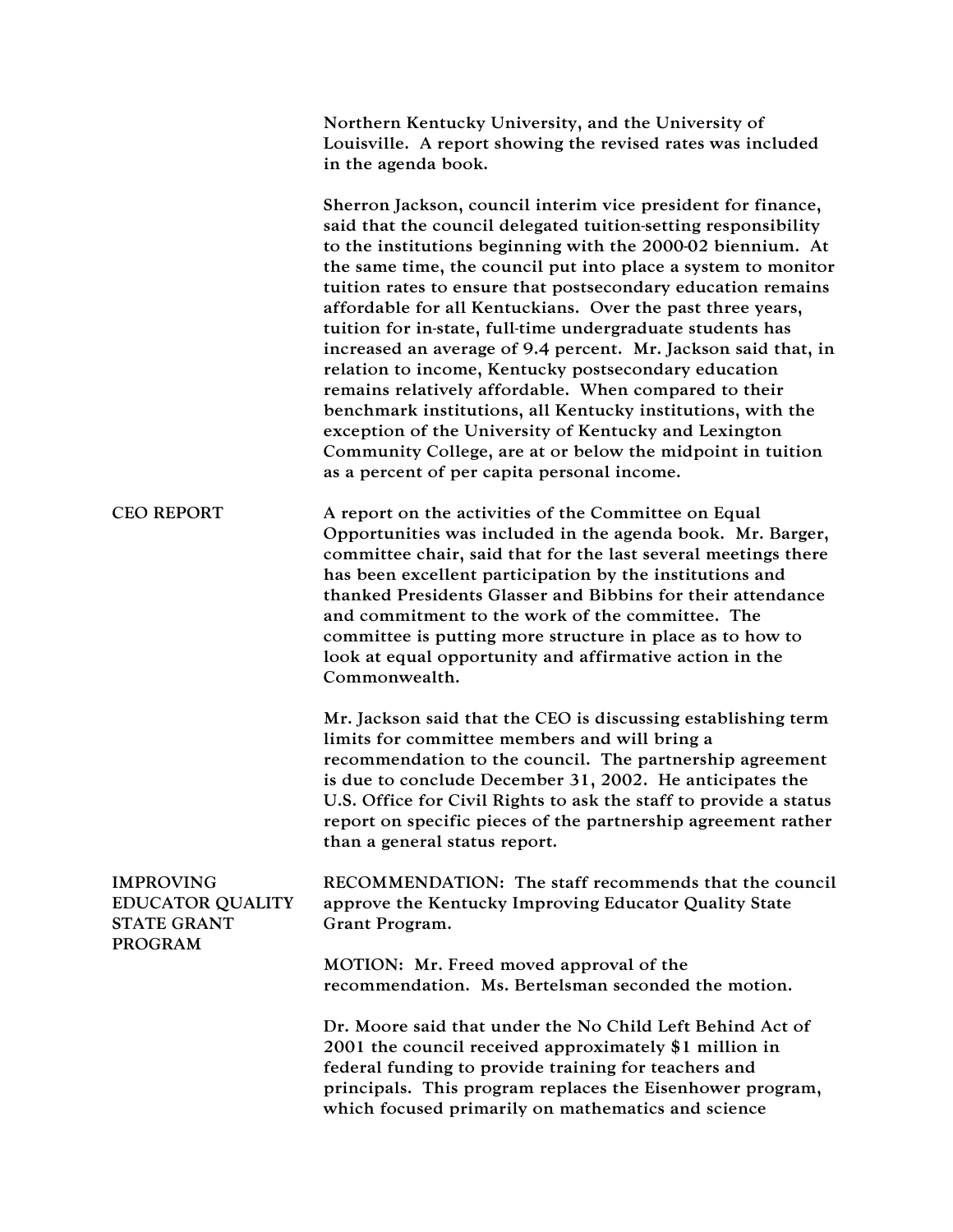CAPITAL PROJECTS education. In the past, grants on the average of \$60,000 were awarded to individual faculty members. The approach of this new program is to award larger grants on the average of \$300,000 that would involve partnerships among our postsecondary institutions and local school districts. The focus is on mathematics and science, reading, school leadership, and foreign language. Grant proposals are due to the council staff February 7 and recommendations for awarding the new grants will be brought to the council at its March meeting. VOTE: The motion passed. Ms. Adams said that the council bylaws allow the consolidation of multiple agenda items. There was no objection to consider under one motion agenda items 14 through 20 pertaining to capital projects. RECOMMENDATION: The staff recommends that the council approve the Murray State University proposed financing strategy with the city of Murray to provide financing to construct a Student Recreation and Wellness Center on the Murray campus with \$10,000,000 of local bonds. RECOMMENDATION: The staff recommends that the council approve Northern Kentucky University's request to improve the lake area of the campus with \$1,500,000 of private funds. RECOMMENDATION: The staff recommends that the council approve Northern Kentucky University's request to enter into an agreement with the NKU Foundation to exchange land ownership. RECOMMENDATION: The staff recommends that the council approve the University of Kentucky's lease of property to the American Cancer Society for construction of an American Cancer Society "Hope Lodge" facility with private funds. RECOMMENDATION: The staff recommends that the council approve the University of Kentucky's request to renovate the Animal Research Services, Forage Animal Production Research Unit with \$1,767,000 of federal funds. RECOMMENDATION: The staff recommends that the council approve the Western Kentucky University lease agreement to allow Aramark Educational Services to renovate the food service areas of Downing University Center with \$3,500,000 of private funds.

RECOMMENDATION: The staff recommends that the council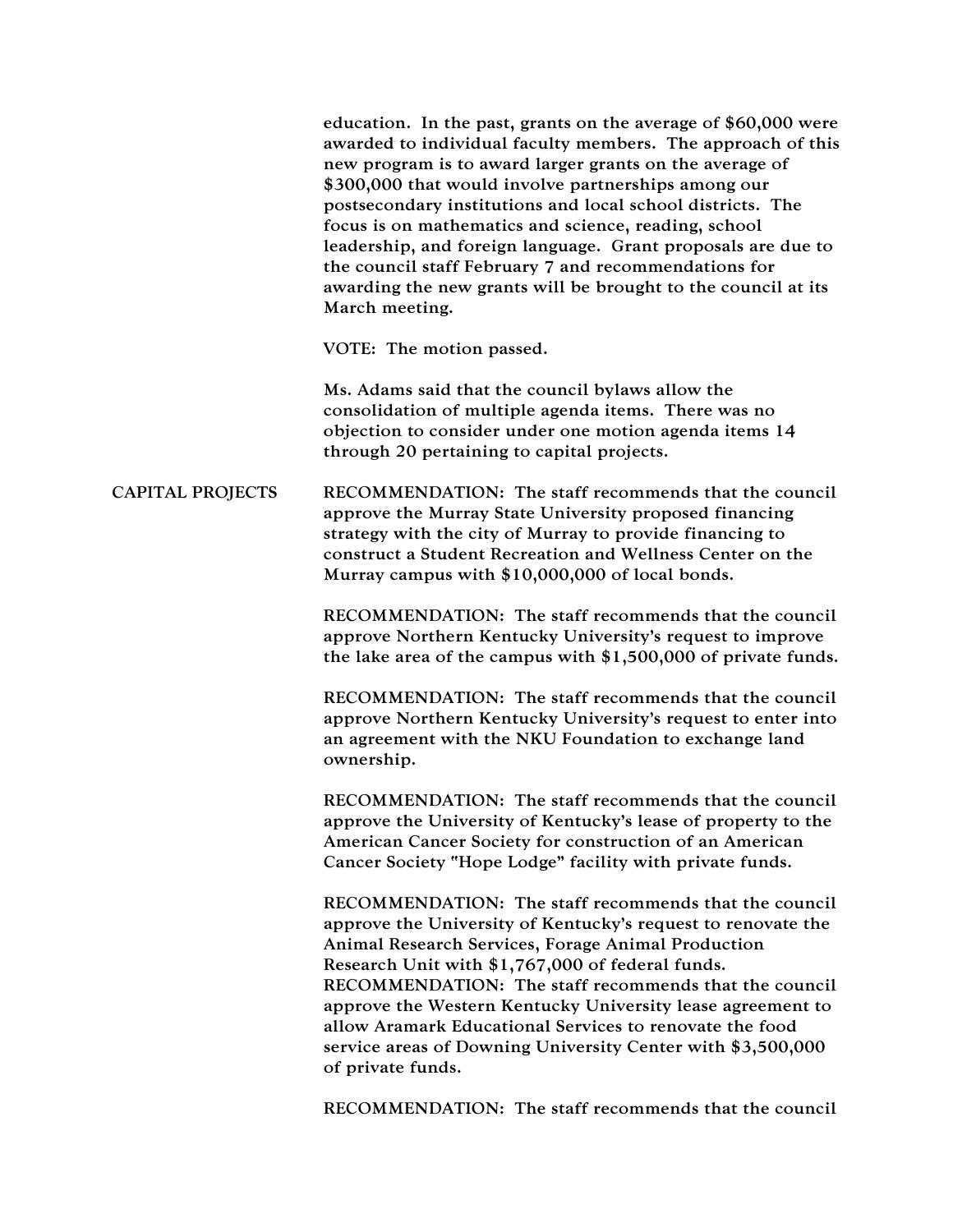|                                              | approve the Kentucky Community and Technical College<br>System's request to contract with the city of Versailles,<br>Kentucky, to provide office space to house its administrative<br>staff at an annual lease cost of \$653,000 in agency funds.                                                                                                                                                                                                                                                           |
|----------------------------------------------|-------------------------------------------------------------------------------------------------------------------------------------------------------------------------------------------------------------------------------------------------------------------------------------------------------------------------------------------------------------------------------------------------------------------------------------------------------------------------------------------------------------|
|                                              | MOTION: Ms. Bertelsman moved that the seven capital<br>projects be approved. Mr. Barger seconded the motion.                                                                                                                                                                                                                                                                                                                                                                                                |
|                                              | VOTE: The motion passed.                                                                                                                                                                                                                                                                                                                                                                                                                                                                                    |
| <b>COUNCIL STAFF</b>                         | Dr. Moore said that a position announcement has been<br>posted for the council's vice president for finance position.<br>The staff plans to have a list of finalists for the new president<br>to consider in December.                                                                                                                                                                                                                                                                                      |
| KNOWLEDGE-BASED<br><b>ECONOMY ACTIVITIES</b> | House Bill 525, enacted by the 2002 regular session of the<br>Kentucky General Assembly, amended the Kentucky<br>Innovation Act of 2000. The legislation appointed the<br>council to administer the Research and Development<br>Voucher Program, Rural Innovation Program, and<br>Commercialization Fund Program. The act requires the<br>council to submit an annual report on programs related to<br>the knowledge-based economy. An executive summary of this<br>report was included in the agenda book. |
|                                              | Council staff members Ron Carson, Daniel Rabuzzi, and<br>Jennifer Marsh discussed the report. Recommendations<br>include:                                                                                                                                                                                                                                                                                                                                                                                   |
|                                              | Secure third-round funding for the Endowment Match<br>$\bullet$<br>Program (Bucks for Brains) and maintain the existing<br>funding for the Commercialization Investment Fund<br>programs, Innovation and Commercialization Centers,<br>and Office for the New Economy programs.                                                                                                                                                                                                                             |
|                                              | Formally establish the Knowledge-Based Economy<br>Advisory Workgroup and charge it to continue to guide<br>the implementation of the Kentucky Innovation Act of<br>2000.                                                                                                                                                                                                                                                                                                                                    |
|                                              | Adopt a long-term plan to graduate Kentucky from the<br>federal EPSCoR program.                                                                                                                                                                                                                                                                                                                                                                                                                             |
|                                              | Determine whether EPSCoR and the Kentucky Science<br>and Engineering Foundation would be better served<br>and more efficient at capturing increased federal<br>funding if their administrations were merged.                                                                                                                                                                                                                                                                                                |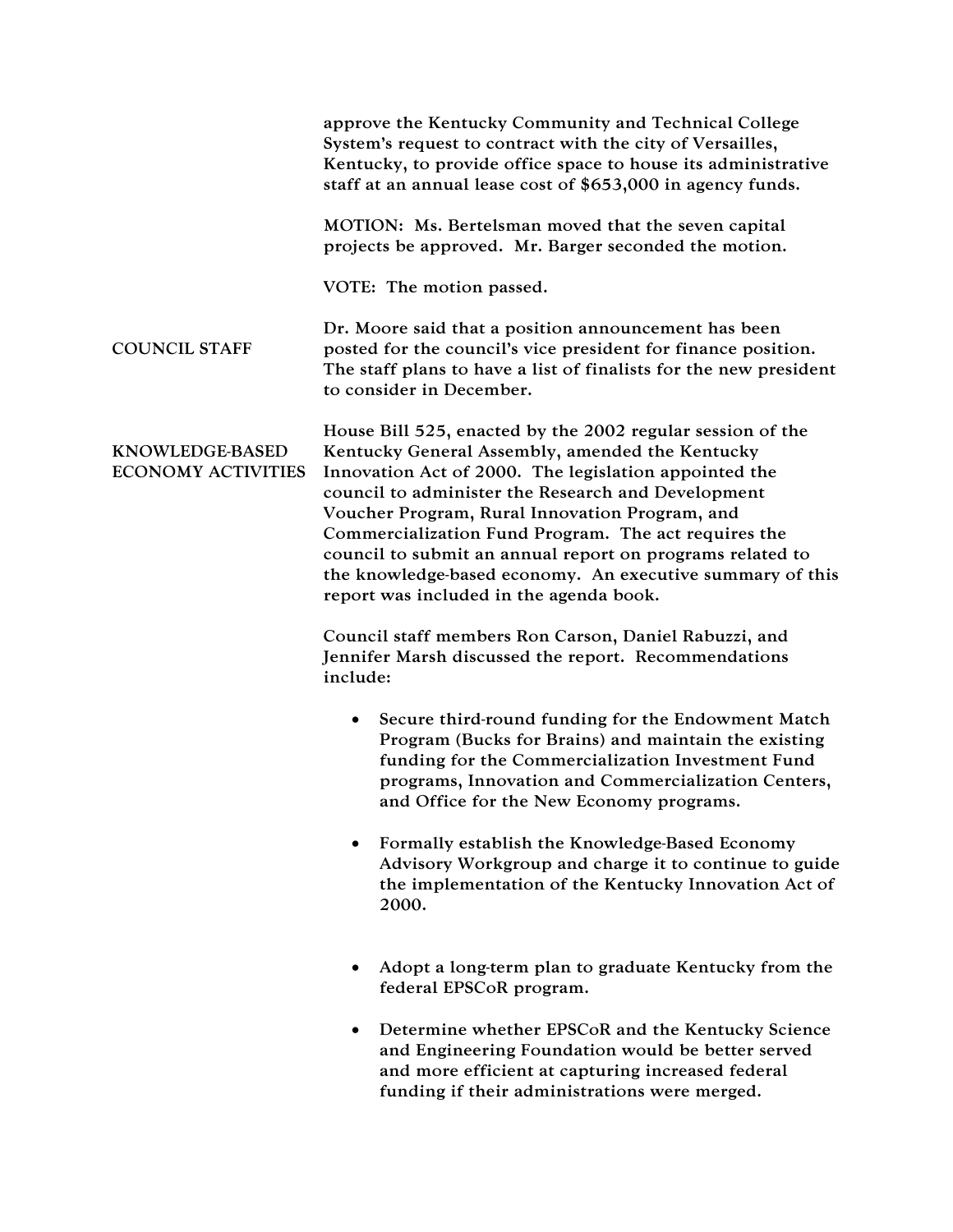| <b>AGENCY AUDIT</b>                  | The final report will be forwarded to the Governor, members<br>of the General Assembly, and the Kentucky Innovation<br>Commission. The final report also will be shared with the<br>council members.                                                                                                                                                                                                                                                                                                               |
|--------------------------------------|--------------------------------------------------------------------------------------------------------------------------------------------------------------------------------------------------------------------------------------------------------------------------------------------------------------------------------------------------------------------------------------------------------------------------------------------------------------------------------------------------------------------|
|                                      | President Todd said he is concerned about the merger of<br>ESPCoR and KSEF. The EPSCoR program has been an<br>established program in the state for many years while the<br>KSEF is a relatively new agency.                                                                                                                                                                                                                                                                                                        |
|                                      | Mr. Barger asked that a labor representative be appointed to<br>the Knowledge-Based Economy Advisory Workgroup.                                                                                                                                                                                                                                                                                                                                                                                                    |
|                                      | The council staff suggested that a detailed presentation on<br>the process for grant awards for House Bill 572, KSEF, and<br>EPSCoR programs be given at the February council meeting.                                                                                                                                                                                                                                                                                                                             |
|                                      | Ms. Adams said that the council's executive committee met<br>the previous afternoon to review the 2001-02 agency audit<br>prepared by the accounting firm of Potter & Company.                                                                                                                                                                                                                                                                                                                                     |
|                                      | MOTION: Mr. Barger moved that the council receive the<br>2001-02 agency audit as submitted by Potter & Company and<br>ask the staff to prepare a schedule for completing the tasks<br>contained in the findings, comments, and suggestions and the<br>management responses to those items. Mr. Whitehead<br>seconded the motion.                                                                                                                                                                                   |
|                                      | Mr. Barger said that the agency received a clean audit. It was<br>recommended that the staff develop an accounting<br>procedures manual. The staff is working on the manual and<br>it is expected to be in place by the end of this fiscal year. It<br>was requested that staff have on hand signed memoranda of<br>agreement for pass-through programs and that no money be<br>allocated until the signed agreements are obtained. The<br>travel for the senior staff was reviewed and no problems were<br>found. |
| <b>KET APPOINTMENT</b>               | VOTE: The motion passed.                                                                                                                                                                                                                                                                                                                                                                                                                                                                                           |
|                                      | Ms. Adams has reappointed Hilma Prather of Somerset as one<br>of the council's two members to the Kentucky Educational<br>Television Board. She will serve another four-year term<br>expiring November 2006.                                                                                                                                                                                                                                                                                                       |
| <b>PRESIDENTIAL</b><br><b>SEARCH</b> |                                                                                                                                                                                                                                                                                                                                                                                                                                                                                                                    |
|                                      | Mr. Baker reported that the presidential search committee<br>has interviewed several people nominated for the position.<br>The search firm is doing background checks on each of these                                                                                                                                                                                                                                                                                                                             |